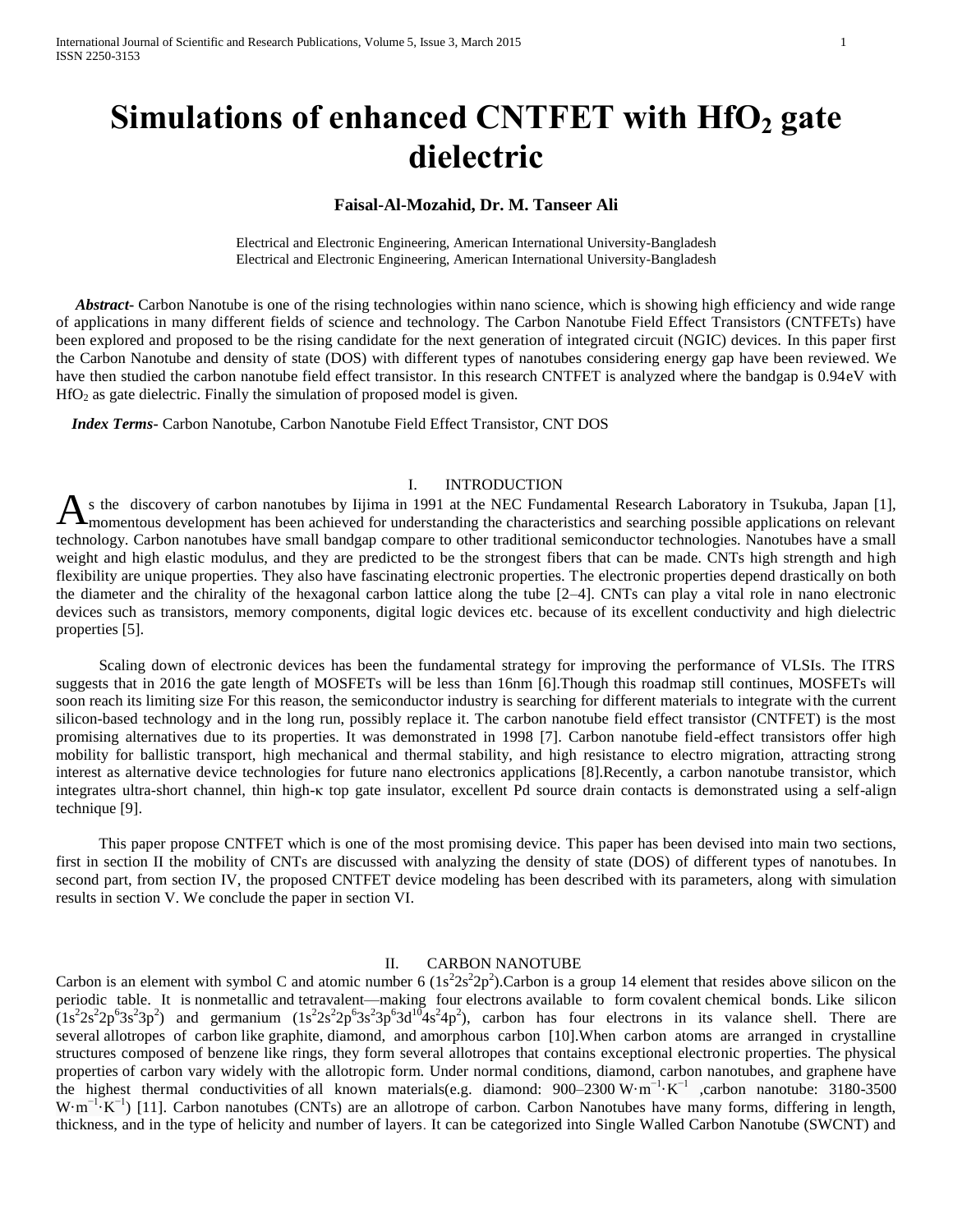Multi Walled Carbon Nanotube (MWCNT) shown in Figure 1.The carbon nanotubes have diameters from less than 1nm to 50 nm. These have excellent mechanical and transport properties too.



Figure 1: SWCNT and MWCNT [13]

Table I: Properties of carbon nanotube [12]

| <b>Specific Density</b>        | $1.3 - 2$         |
|--------------------------------|-------------------|
| Young's Modulus(TPa)           | ~1                |
| Tensile Strength(GPa)          | $10-60$           |
| Electrical Conductivity(mho/m) | $10^{6} - 10^{7}$ |

In another way the rolled graphene (CNT) is explained by a coordinate of indices  $(n,m)$ , which is known as Chiral Vector. It represents whether CNT is metallic or semiconducting and diameter of CNT. The table shown below describes Chirality of carbon nanotube. The diameter of carbon nanotube,  $d = \frac{\sqrt{3} a_{c-c}}{\pi} \sqrt{m^2 + mn + n^2}$  where  $a_{c-c} = 0.142$ nm is the carbon-carbon bond length [14].

|  | Table II: Types of CNTs according to m and n values |  |  |
|--|-----------------------------------------------------|--|--|
|  |                                                     |  |  |

| Type of CNTs             | Values of m and n           | <b>State</b>                  |
|--------------------------|-----------------------------|-------------------------------|
| Armchair                 | $m=n$                       | metallic                      |
| Zigzag                   | $m=0$                       | semiconducting                |
| Semiconducting or Chiral | $n-m \neq 3 \times integer$ | Semiconducting(large bandgap) |
| Quasi-Semiconducting     | $n-m=3\times$ integer       | Semiconducting(small bandgap) |

Figure 2 shows the density of state (DOS) of different types of nanotubes. The simulated end states are within the energy gap of semiconducting carbon nanotubes, implying that the end states are a 1-D analogy with conventional surface states. The band gaps of carbon nanotubes are small, so CNTs are either metallic or semi conductive. The energy band structures of carbon atom provides an occupied energy level in the band gap depending upon the density of states and types of CNT. The (10, 0) nanotube acts as semi conducting material since it has energy gap between conduction and valence band. The (8, 8) nanotube act as conducting material as the valance and conduction bands are overlapping.

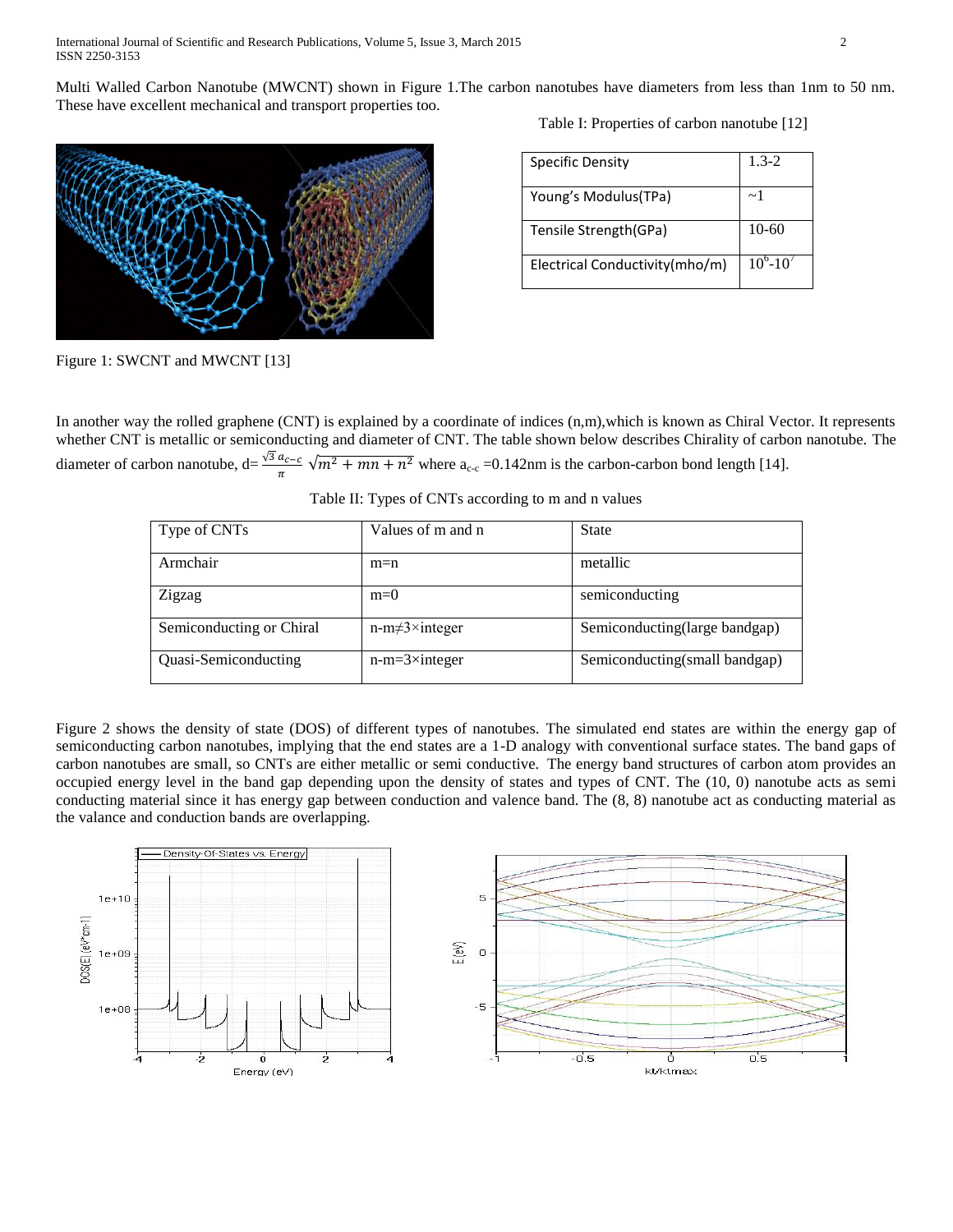International Journal of Scientific and Research Publications, Volume 5, Issue 3, March 2015 3 ISSN 2250-3153



Figure 2: DOS vs Energy for (10,0) and (8,8)

# III. CARBON NANOTUBE FIELD EFFECT TRANSISTOR

A carbon nanotube field-effect transistor (CNTFET) indicates to a field-effect transistor that handles a single carbon nanotube or an array of carbon nanotubes as the channel material rather silicon in the conventional MOSFET structure. CNTFET is a threeterminal(three to six layers) device consisting of a semiconducting nanotube bringing two contacts (source and drain), and acting as a carrier channel, which is turned on or off electrically via the third contact (gate). According to fabrication geometry there are many type of CNTFET devices such as Back-gated CNTFET, Top-gated CNTFET, Wrap-around gate CNTFET and Suspended CNTFET etc. [15-18].These are divided broadly in two categories: Planner CNTFET and Coaxial CNTFET shown in Figure 3. CNTFETs show different characteristics compared to MOSFETs in their theoretical experiments. In a planar gate structure, the p-CNTFET produces  $\sim$ 1500 A/m of the on-current per unit width at a gate overdrive of 0.6 V while p-MOSFET produces  $\sim$ 500 A/m at the same gate voltage [19] .This on-current advantage contains from the high gate capacitance and modified channel transport. Since an effective gate capacitance per unit width of CNTFET is about double that of p-MOSFET, the compatibility with high gate dielectrics becomes a superior advantage for CNTFETs [20].



Figure 3: Carbon Nanotube Field Effect Transistor: Planner, Coaxial

### IV. MODELLING OF CNTFET

The proposed device is formed with a (10,0) CNT. So the channel diameter =0.782885nm. For gate insulation HfO<sub>2</sub> (k=15) is used. Energy gap for a nanotube is given by

$$
E_g = \frac{2 \times a_{c-c} \times \gamma}{channel\ diameter} \tag{1}
$$

Where  $\gamma$  is the nearest neighbor-hopping parameter ( $\gamma$ =2.5-3.2)

Using γ=2.6, the energy gap is 0.94384eV.The parameters used in proposed model and calculations are given in Table III.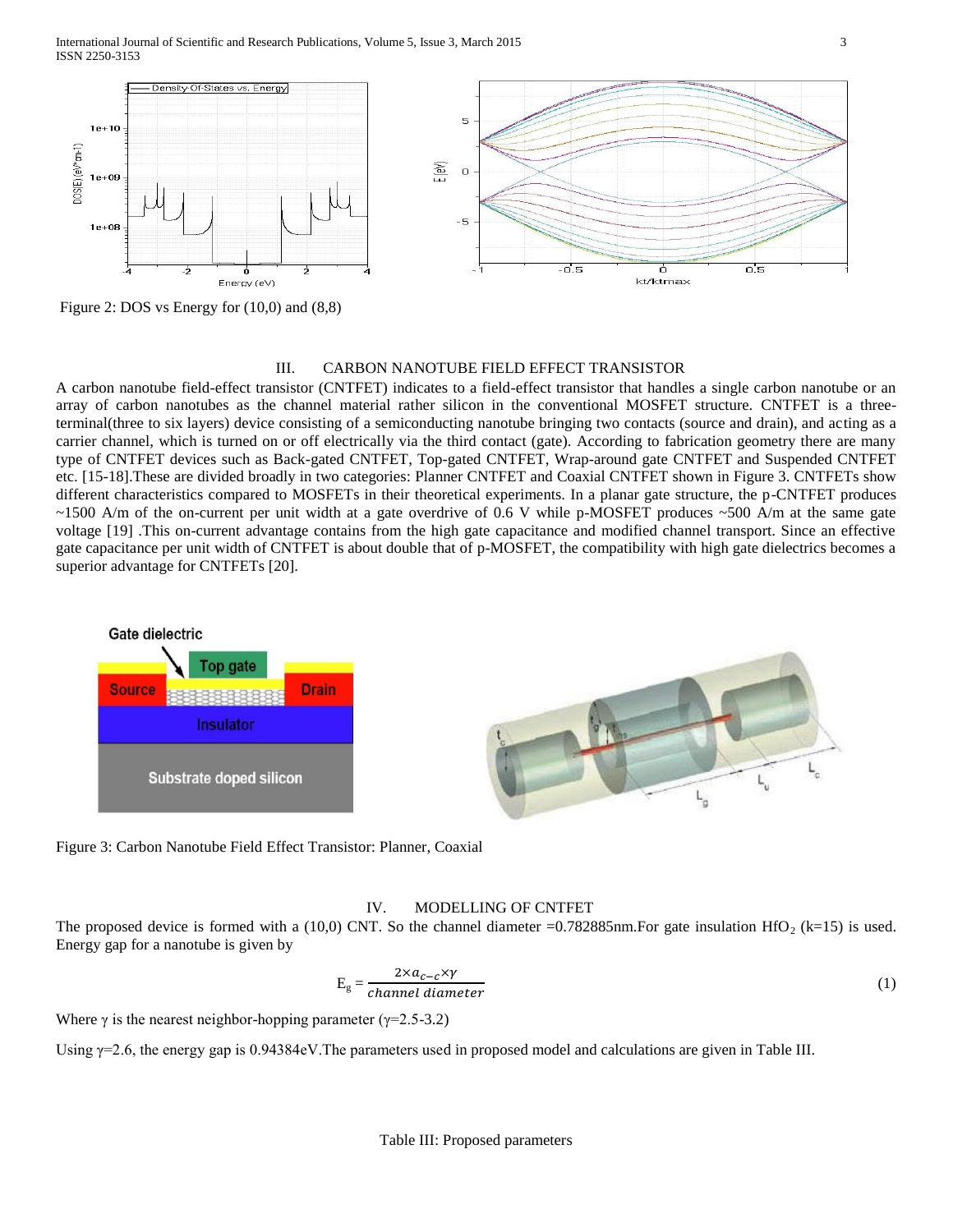International Journal of Scientific and Research Publications, Volume 5, Issue 3, March 2015 4 ISSN 2250-3153

| Energy Gap   | 0.94eV | Gate oxide thickness      | .6nm |
|--------------|--------|---------------------------|------|
| CNT diameter | 0.78nm | Gate Dielectric( $HfO2$ ) |      |

Using Landauer's formula [21], conductance can be represented by

$$
G = \frac{2Te^2}{h} \tag{2}
$$

Where e is the charge of electron and h is the Planck's constant. T is known as the transmission function in terms of energy that represents the probability of an electron injected at one end of a conductor will emit at the other end. T can be expressed as

$$
T = \text{trace} \left[ \Gamma_{\text{S}} \, G_0^{\ \text{r}} \, \Gamma_{\text{D}} \, G_0^{\ \text{a}} \right] \tag{3}
$$

 $G_0^r G_0^a$  represents the retarded and advanced Green's function of the nanotube and  $\Gamma_D$ ,  $\Gamma_S$  are the coupling of the CNT to the source and the drain. Finally the current is found using the Landauer Bouttiker expression

$$
I_d = \frac{4d \int T(E)[f_S(E) - f_d(E)]dE}{h} \tag{4}
$$

T is the transmission probability across the source/drain;  $f_s$  and  $f_d$  are the source/drain Fermi-Dirac distribution functions consistent potential.

#### V. SIMULATIONS

Hafnia (HfO<sub>2</sub>) adopts the same structure as zirconia (ZrO<sub>2</sub>,K=~25). Unlike TiO<sub>2</sub>(k=40), which features six-coordinate Titanium in all phases, zirconia and HfO<sub>2</sub> consists of seven-coordinate metal centers[22]. Hafnium-based oxides were introduced by Intel in 2007 as a replacement for silicon oxide as a gate insulator in field-effect transistors [23].We simulate the I-V Characteristics of CNTFET using HfO<sub>2</sub> as gate insulator for proposed model. The drain current reaches around 60.1µA at the gate voltage of 1V (drain voltage fixed to 1V).At a gate voltage of 1.5V drain current reaches around 112 µA. So the high-K gate insulator and bigger CNT diameter allows higher drain current.



Figure 4: I-V Characteristics of proposed CNTFET (solid black line)

In order to achieve a relatively large transconductance the CNT must have large channel diameter. The larger the transconductance, the greater the gain it will deliver. As the diameter gets smaller this reduces the carrier mobility, changing the transconductance. The transconductance behavior is obtained at .78nm diameter, with different drain voltage (figure 5,6). The transconductance varies by a factor of  $10$ /V depending on the amount of voltage applied to the gate. However, the increase of  $V<sub>G</sub>$  will reduce the allowed voltage signal through the drain.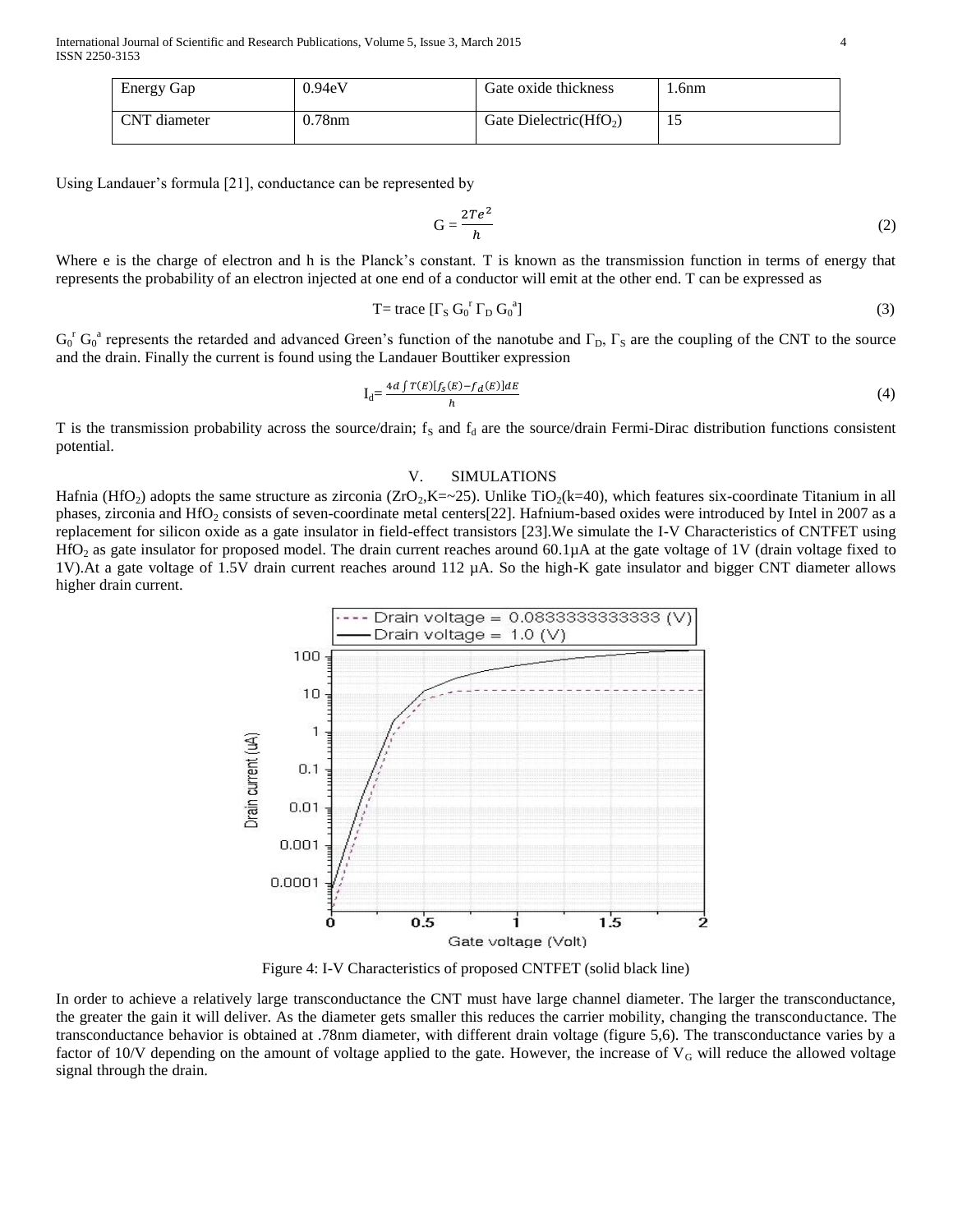



Figure 6 shows the output characteristics of the proposed CNTFET. The channel allows the current to flow when the gate voltage is greater than 0.3V.So the on current is 154 $\mu$ A at V<sub>g</sub>=2.0V and V<sub>d</sub>=1.0V, and the off current is 6.61e-05  $\mu$ A at V<sub>g</sub>=0V and  $V<sub>d</sub>=1.0V$ . Figure 7 shows average velocity versus the gate voltage at saturation. The average velocity starts decreases around 1.8V of gate voltage.



Figure 6:  $I_d$  Vs  $V_d$  Curve at different  $V_g$  Figure 7: Avg. Velocity Vs Gate voltage

Figure 8 shows the mobile charge behavior as a function of gate voltage. Figure 9 shows the quantum capacitance versus the gate voltage at different drain voltages. It is clear that a higher quantum capacitance can be found at a gate voltage 0.5 or 1.75 volt (for proposed model).





Figure 8: Mobile charge behavior Figure 9: Quantum capacitance versus the gate voltage